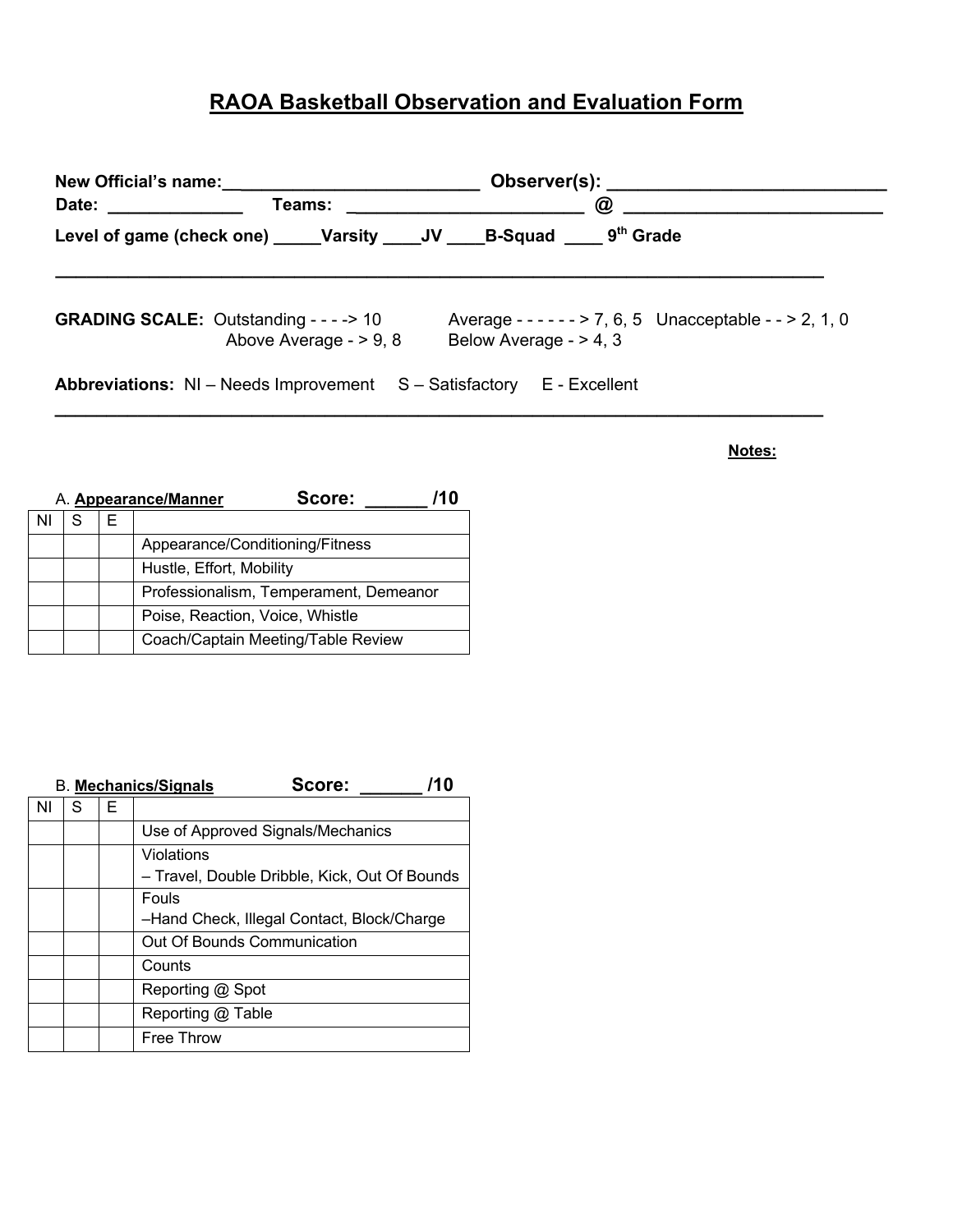|           | C. Positioning |   | Score:            | /10 |  |
|-----------|----------------|---|-------------------|-----|--|
| <b>NI</b> | S              | E |                   |     |  |
|           |                |   | Lead              |     |  |
|           |                |   | Trail             |     |  |
|           |                |   | Center            |     |  |
|           |                |   | Off Ball Coverage |     |  |
|           |                |   | Throw-In          |     |  |
|           |                |   | Switching         |     |  |
|           |                |   | Press Coverage    |     |  |
|           |                |   | <b>Time Out</b>   |     |  |
|           |                |   | <b>Free Throw</b> |     |  |

| Score:<br>D. Games/Situation Mgmt | /10 |
|-----------------------------------|-----|
|-----------------------------------|-----|

|  | Communication with coaches and players      |
|--|---------------------------------------------|
|  | Communication with partners/table personnel |
|  | Ability to control the game                 |
|  | Effectively manages situations              |

| Score:<br><b>Judgment &amp; Accuracy</b><br>Е. . |   |   |                                         |  |  |  |
|--------------------------------------------------|---|---|-----------------------------------------|--|--|--|
| ΝI                                               | S | F |                                         |  |  |  |
|                                                  |   |   | Rules Knowledge and Enforcement         |  |  |  |
|                                                  |   |   | <b>Proper Penalty Administration</b>    |  |  |  |
|                                                  |   |   | Accurate and Consistent Calls/No Calls  |  |  |  |
|                                                  |   |   | Accurate and Consistent Application of: |  |  |  |
|                                                  |   |   | Verticality principles                  |  |  |  |
|                                                  |   |   | Screening principles                    |  |  |  |
|                                                  |   |   | Guarding principles                     |  |  |  |